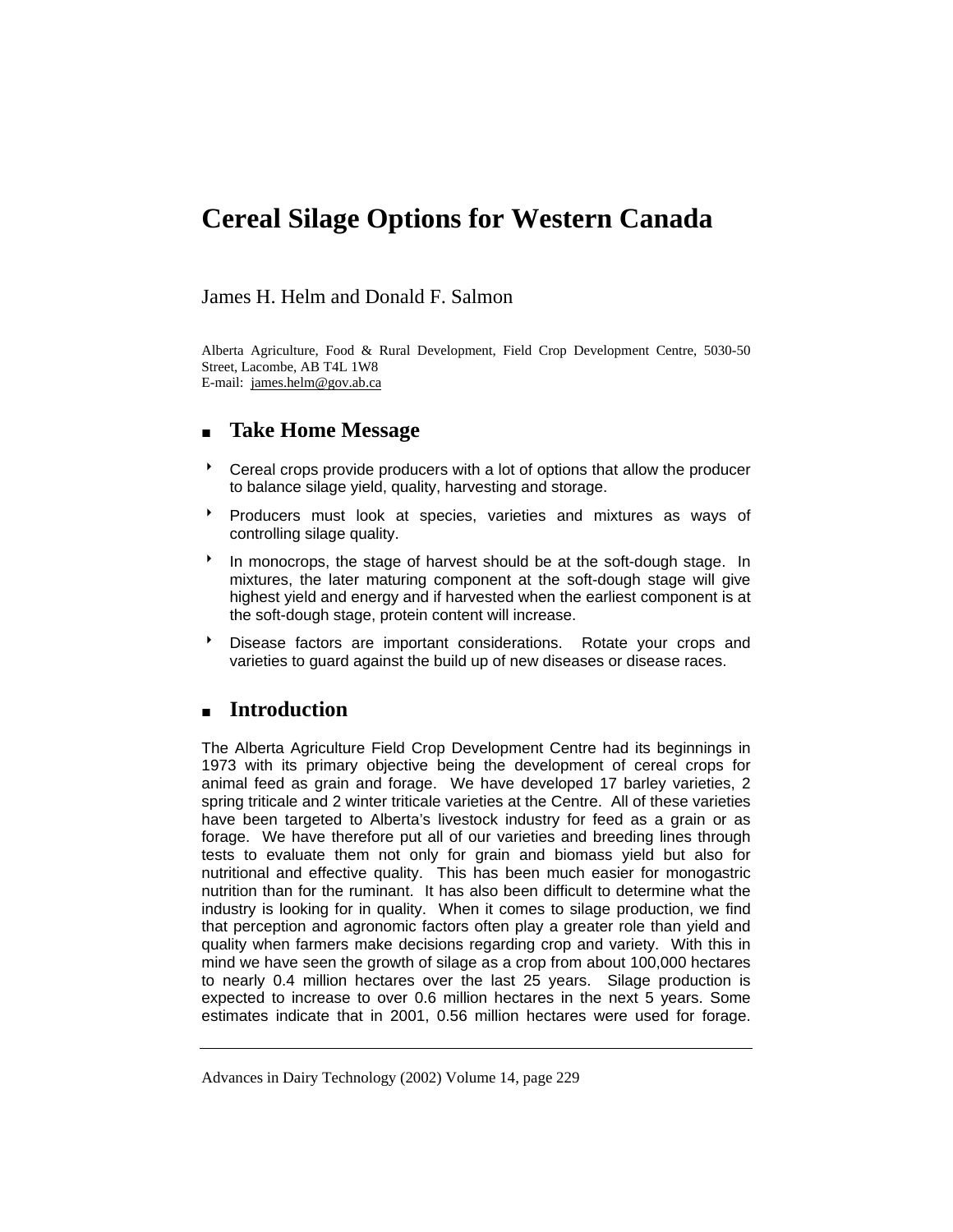This is probably indicative of the response to lower yields due to drought and included in this is crop that was pastured.

It is likely that there will be further growth in the production of silage crops to meet the needs of a growing cattle industry. Dairy producers are the leading edge when it comes to quality and we hope that we can provide you both the yield and quality you need for your operation.

# **Silage Quality**

Silage making is less dependent upon good weather than haying, giving more control over quality. Producers have found over the years that barley provides on average a better quality product than other cereals. Barley makes up over 85% of the annual cereal silage production. However, from time to time we see pushes to grow other cereal crops or corn depending on the year and location. It is difficult to obtain good data to compare yield or quality due to the environmental differences from location to location and from year to year.

The data presented in this paper are the most recent data from our trials at Lacombe where we are able to obtain reliable data from tests grown under the same fertility and moisture conditions. We have tested primarily barley, spring triticale and winter triticale over the years with oat, spring wheat and fall rye as checks. This data shows the same trends as the studies by Khorasani et al. (1997) that examined the influence of stage of maturity on the chemical composition of alfalfa, oat, barley and triticale silage. Their results indicated that as the crop matured and dry matter increased, the protein content decreased. Acid detergent fiber (ADF) and neutral detergent fiber (NDF) increased until about 3 weeks after boot stage and then declined due to the increase of starch in the seed. Acid detergent lignin (ADL) steadily increased as the plant matured in all crops except barley, which peaked at approximately 2 to 3 weeks post-boot stage and then declined. This is most likely due to dilution effect from the grain but is not seen as dramatically in the other cereals.

Baron et al. (1999) evaluated the quality of forage taken at 10 days post anthesis and at early dough stages of growth for barley, oat and triticale (Table 1). These data show the same trends as that of Khorasani et al. (1997).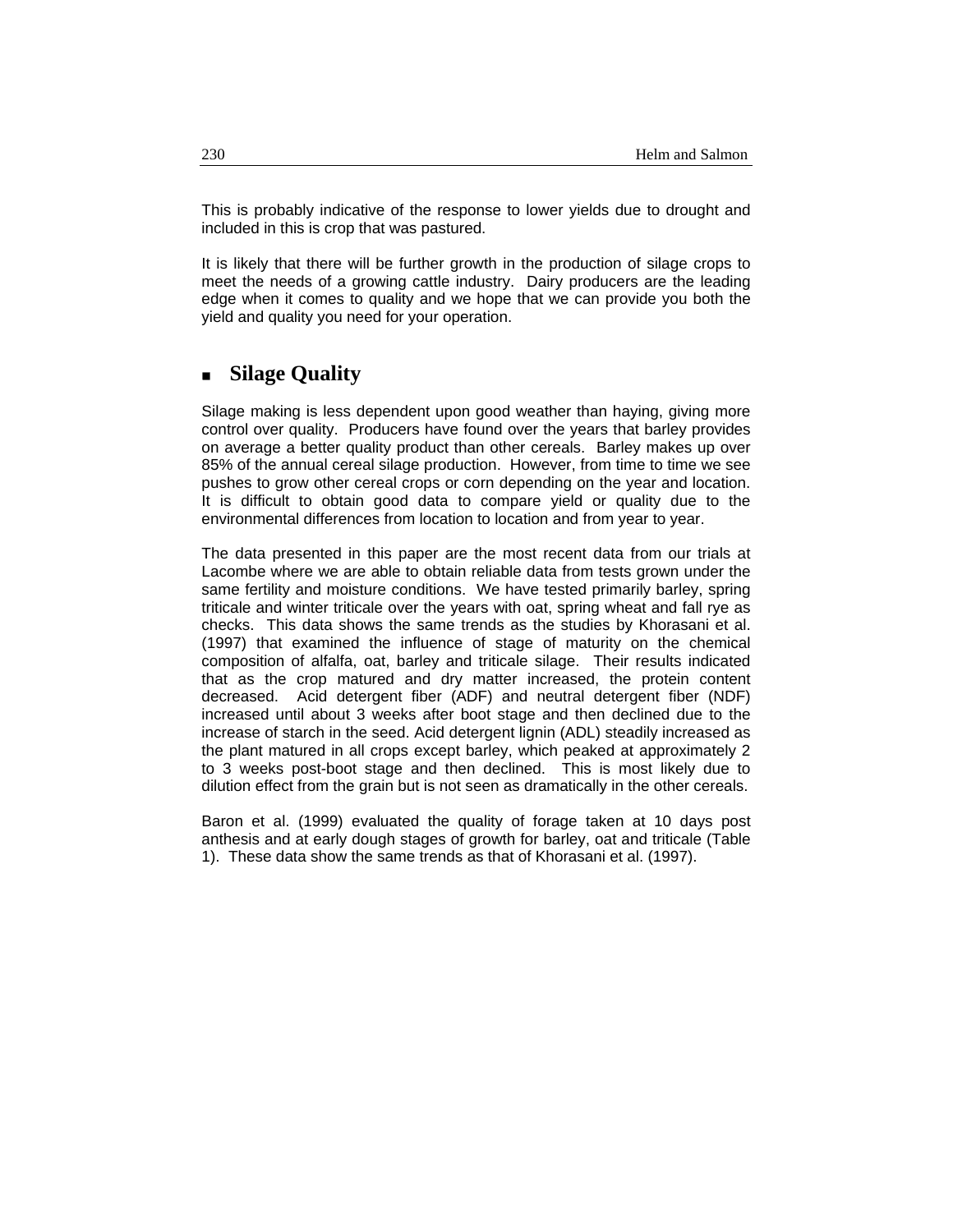| <b>Species</b>   | Date           | ADF  | <b>NDF</b> | <b>LIGNIN</b>    | <b>IVDOM</b> <sup>a</sup> | <b>PROTEIN</b> |
|------------------|----------------|------|------------|------------------|---------------------------|----------------|
| <b>Barley</b>    | ID1            | 34.6 | 59.0       | 4.1              | 69.9                      | 13.2           |
| <b>Barley</b>    | D <sub>2</sub> | 26.6 | 51.7       | 3.8              | 67.3                      | 10.7           |
| Oat              | ID1            | 36.5 | 61.5       | 5.0 <sub>l</sub> | 67.3                      | 10.5           |
| Oat              | D <sub>2</sub> | 34.0 | 60.3       | 5.3              | 62.2                      | 9.9            |
| <b>Triticale</b> | D <sub>1</sub> | 33.7 | 58.0       | 4.7              | 68.8                      | 11.6           |
| <b>Triticale</b> | D <sub>2</sub> | 27.6 | 52.6       | 4.2              | 66.8                      | 9.4            |

| Table 1. Average silage quality for barley, triticale and oats grown |  |  |  |
|----------------------------------------------------------------------|--|--|--|
| at Lacombe in 1995-1996 (from Baron et al 1999).                     |  |  |  |

D<sub>1</sub> – Ten days post anthesis

D2 – Early dough stage

a – in-vitro digestible organic matter

Juskiw et al. (2000b) reported on the components of the biomass relating to leaf, stem and spike for barley, oat and triticale (Figure 1). It is generally accepted that the leaf is important in the protein quality and the spike is important in the energy factor while the stem contains more of the fiber and lignin. Their data indicated that the winter cereals represented by 'Prima' rye and 'Pika' triticale had the highest percent of stem followed by 'Seebe' two-row barley. These cereals also had the lowest percent of spike. The six-row barley 'Kasota', 'AC Lacombe' and 'Noble' had the highest percent of spike. The oat 'AC Mustang', the spring triticale 'Wapiti' and the two-row barley 'Seebe' had the highest percent leaf.



**Figure 1. Component biomass of different cereals (from Juskiw et al.)**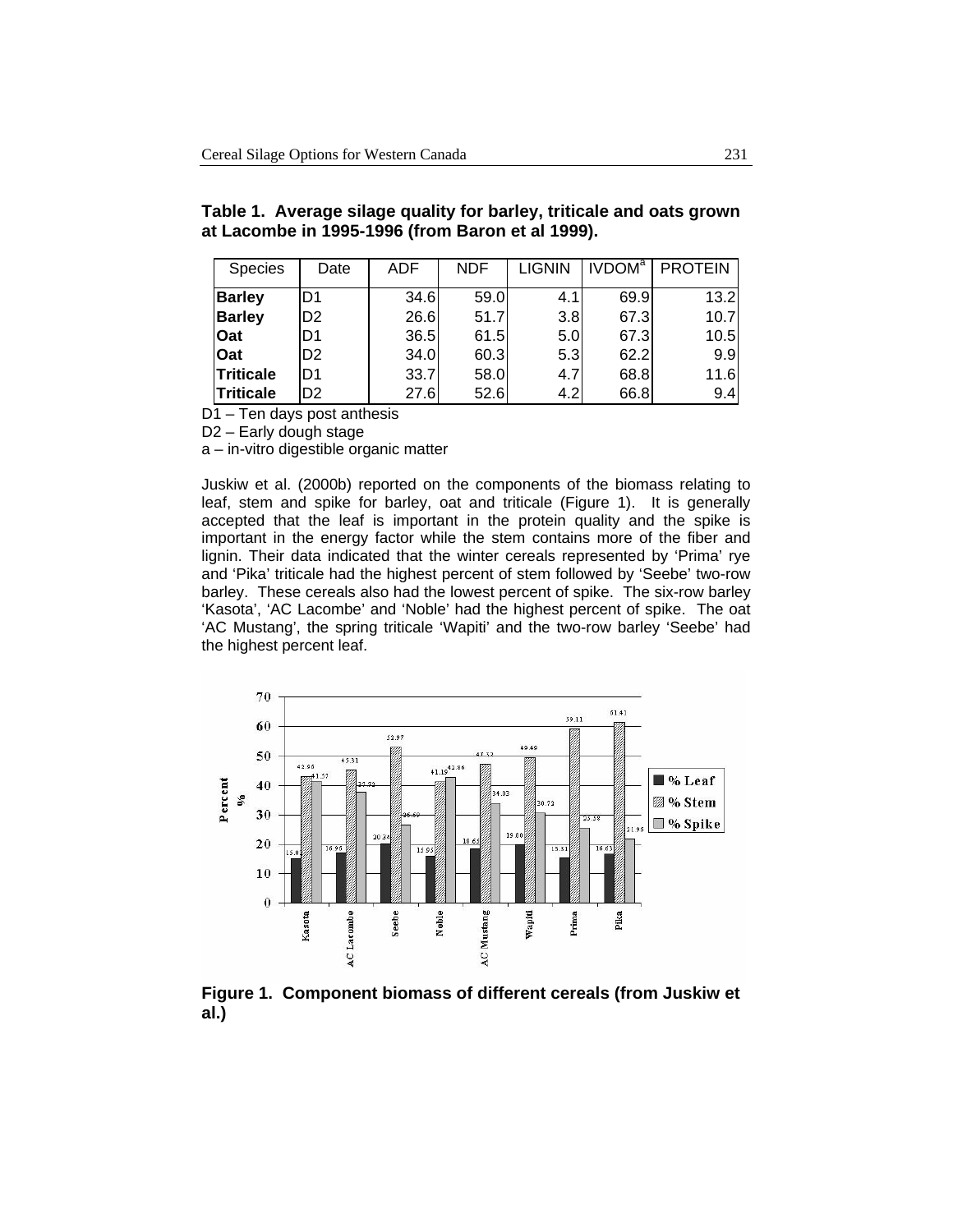Figure 2 gives an indication of the range of quality that can be found between species when harvested at the soft-dough stage. This indicates that there is a great deal of range within the species and if you tie this to the stage of harvest one can expect to make high quality silage out of any of these crops provided they are properly handled and processed.



**Figure 2. Range of quality (protein, ADF, NDF) for whole plant samples of barley, triticale and oat harvested at soft-dough stage and grown at Lacombe between 1998 and 2000.** 

## **Silage Yield and Agronomics**

One of the primary factors that producers consider when selecting a species or a variety is yield, however as stated before, some agronomic factors are often considered as more important. One of these factors is lodging resistance or straw strength. Another is rough or smooth awn.

Firstly, consider silage yield. Triticale outyields both oat and barley silage harvested at early and late stages of growth (Figure 3). Silage yield of barley and oat is equal at the early dough stage but oat outyields barley when harvested 10 days post-anthesis (Baron et al. 1999). What this data does not explain is that the barley is ready for harvest two to three weeks earlier than the oat and triticale.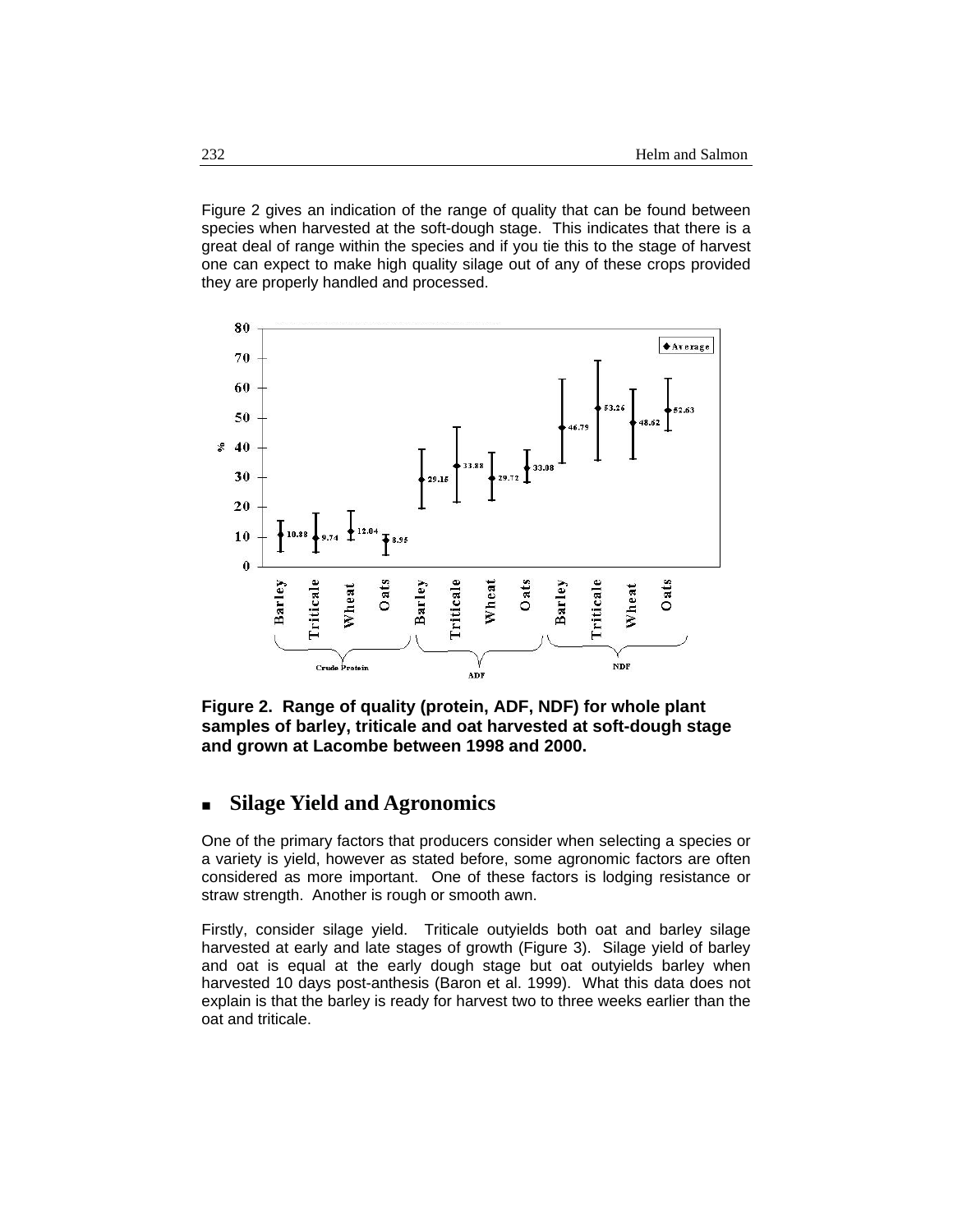

#### **Figure 3. Average silage yield of barley, triticale and oat grown at Lacombe in 1995 and 1996 (Baron et al. 1999).**

Our research indicates that there is considerable range in silage dry matter yield and the grain yield of both barley and triticale (Table 2). While the average triticale yield is greater than barley there is considerable overlap in the range (Figure 4).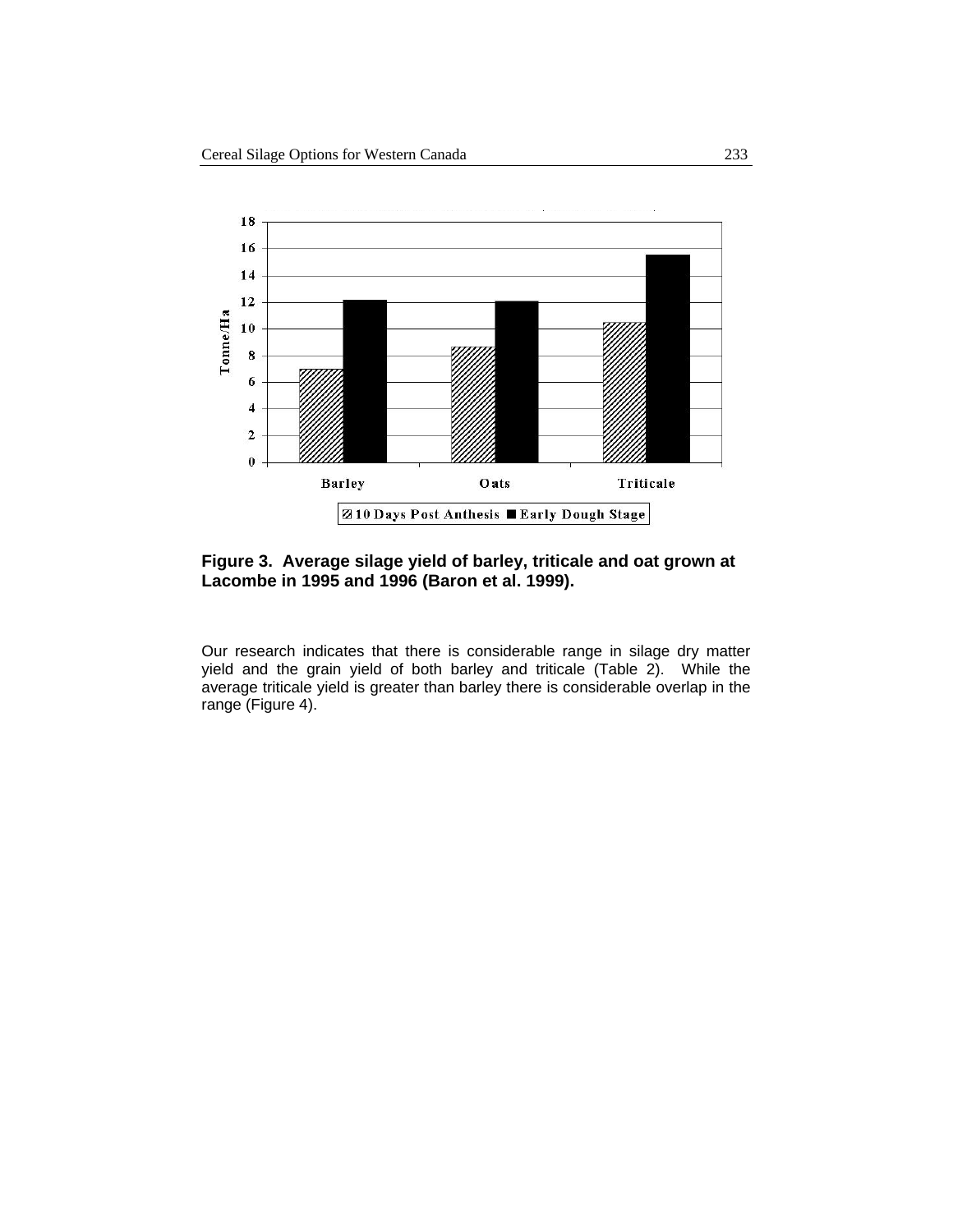| <b>Triticale **</b> |                   |           | <b>Barley</b>    |                   |           |  |
|---------------------|-------------------|-----------|------------------|-------------------|-----------|--|
| Variety             | <b>Dry Silage</b> | Dry Grain | Variety          | <b>Dry Silage</b> | Dry Grain |  |
|                     | Yield             | Yield     |                  | Yield             | Yield     |  |
|                     | (kg/ha)           | (kg/ha)   |                  | (kg/ha)           | (kg/ha)   |  |
| <b>AC Alta</b>      | 16137             | 8789      | AC Lacombe       | 14490             | 8226      |  |
| Pronghorn           | 15910             | 9658      | <b>CDC Dolly</b> | 13685             | 7227      |  |
| Sandro              | 15395             | 9062      | Falcon           | 12221             | 6888      |  |
| <b>AC Ultima</b>    | 12938             | 9427      | Harrington       | 13451             | 5866      |  |
| 94L039007           | 12858             | 9061      | Vivar            | 14675             | 8617      |  |
| 94L044006           | 13066             | 8354      | H89012001        | 14008             | 8543      |  |
| 94L044009           | 13220             | 9630      | H89020001        | 12960             | 6963      |  |
| 970019              | 13856             | 8299      | H90009012        | 12945             | 5500      |  |
| 98P015              | 12812             | 9100      | H90013004        | 14537             | 8827      |  |
| 88L012053           | 15271             | 8413      | H91010014        | 14337             | 7147      |  |
| 88L012114           | 14719             | 8419      | H92020115        | 12922             | 6201      |  |
| 92L012010           | 14428             | 7582      | H92031021        | 13625             | 6992      |  |
| 93L016002           | 14853             | 8802      | H93003006        | 14046             | 6783      |  |
| 94L037009           | 14722             | 9433      | H93040038        | 10943             | 6607      |  |
| 94L043014           | 14335             | 8574      | H93040116        | 11754             | 6712      |  |
| 94L043015           | 14615             | 8646      | H93167228        | 13808             | 6398      |  |
| 94L043017           | 14666             | 8402      | H93170006        | 13187             | 6908      |  |
| 94L043019           | 15124             | 9012      | T89037005        | 14056             | 7770      |  |
| 94S001008           | 14149             | 7879      | T89047103        | 12859             | 7153      |  |
| 89L003006           | 13408             | 8111      | W91201005        | 12418             | 6290      |  |
|                     |                   |           |                  |                   |           |  |
| Minimum             | 12812             | 7582      | Minimum          | 10943             | 5500      |  |
| Maximum             | 16137             | 9658      | Maximum          | 14675             | 8827      |  |
| Average             | 14324             | 8733      | Average          | 13346             | 7081      |  |

#### **Table 2. Dry silage yield and grain yield for different lines\* of triticale and barley grown at Lacombe, AB in 1998-2001.**

\* Numbered lines are breeding lines from advanced trials and give an indication of genetic variability.

\*\* 20 lines from a larger study representing the advanced material with the best grain yields.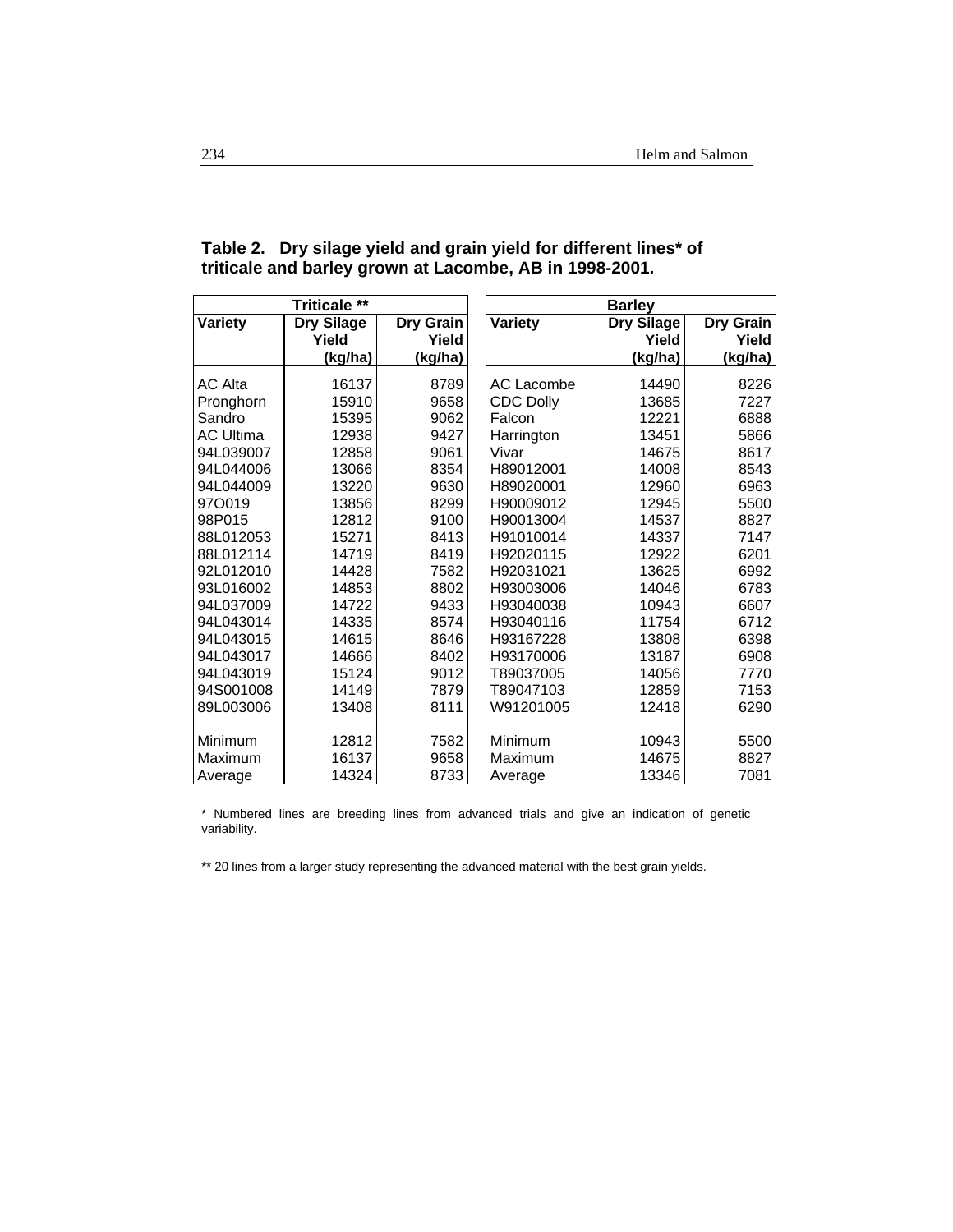

#### **Figure 4. Range of grain and forage yield for barley and triticale grown at Lacombe, AB between 1998 and 2001.**

Grain yield and silage yield is correlated (Figures 5 and 6) for both barley and triticale. It has often been said that the highest yielding grain varieties are also the best silage varieties. This is generally true, but when it is not true we can usually determine a genetic or morphological factor that changes this relationship. Some of these factors are maturity, plant height, leaf area, and straw strength.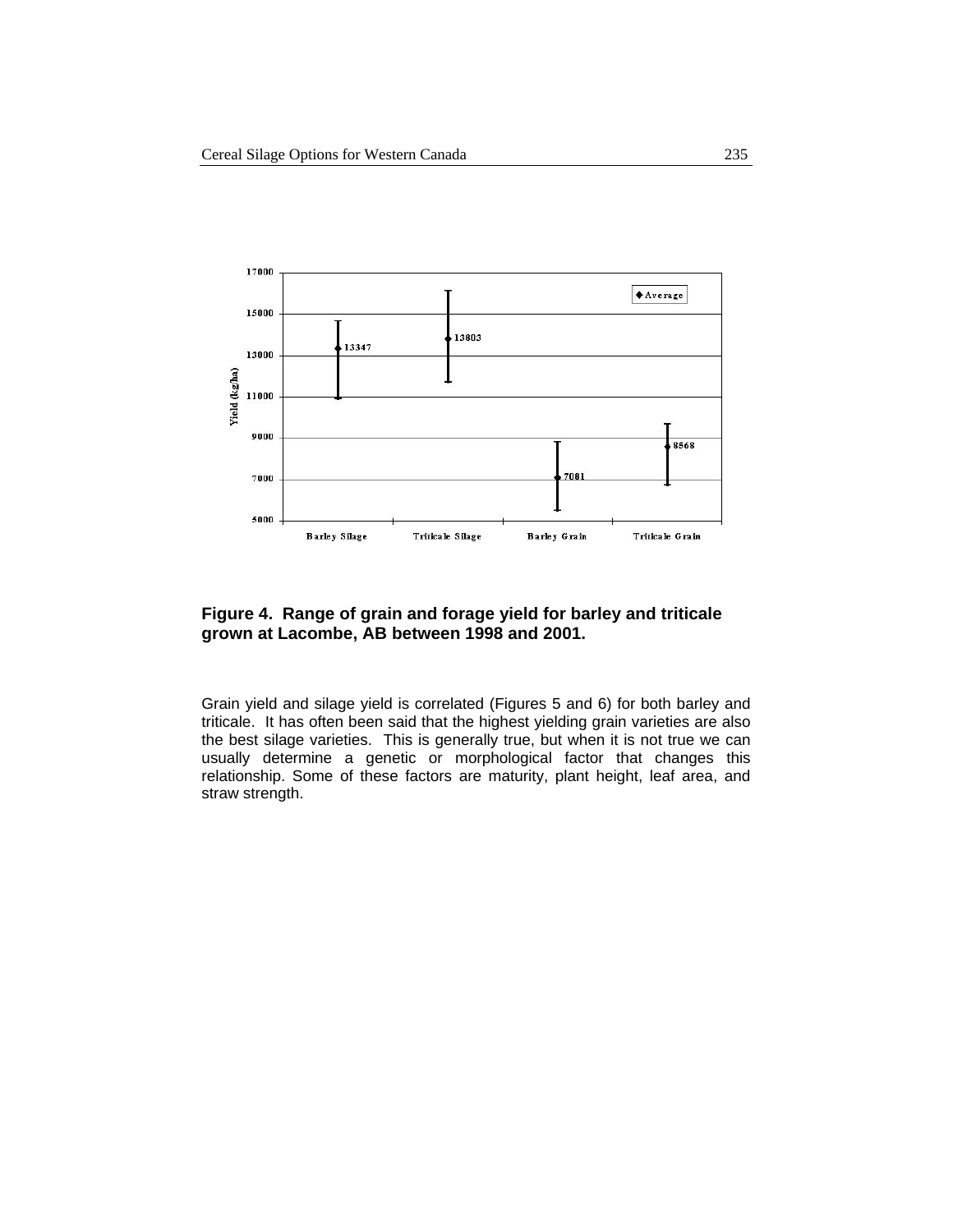

**Figure 5. Silage yield vs. grain yield in barley grown at Lacombe, AB between 1998 and 2001.** 



**Figure 6. Silage yield vs. grain yield in triticale grown at Lacombe, AB between 1998 and 2001.**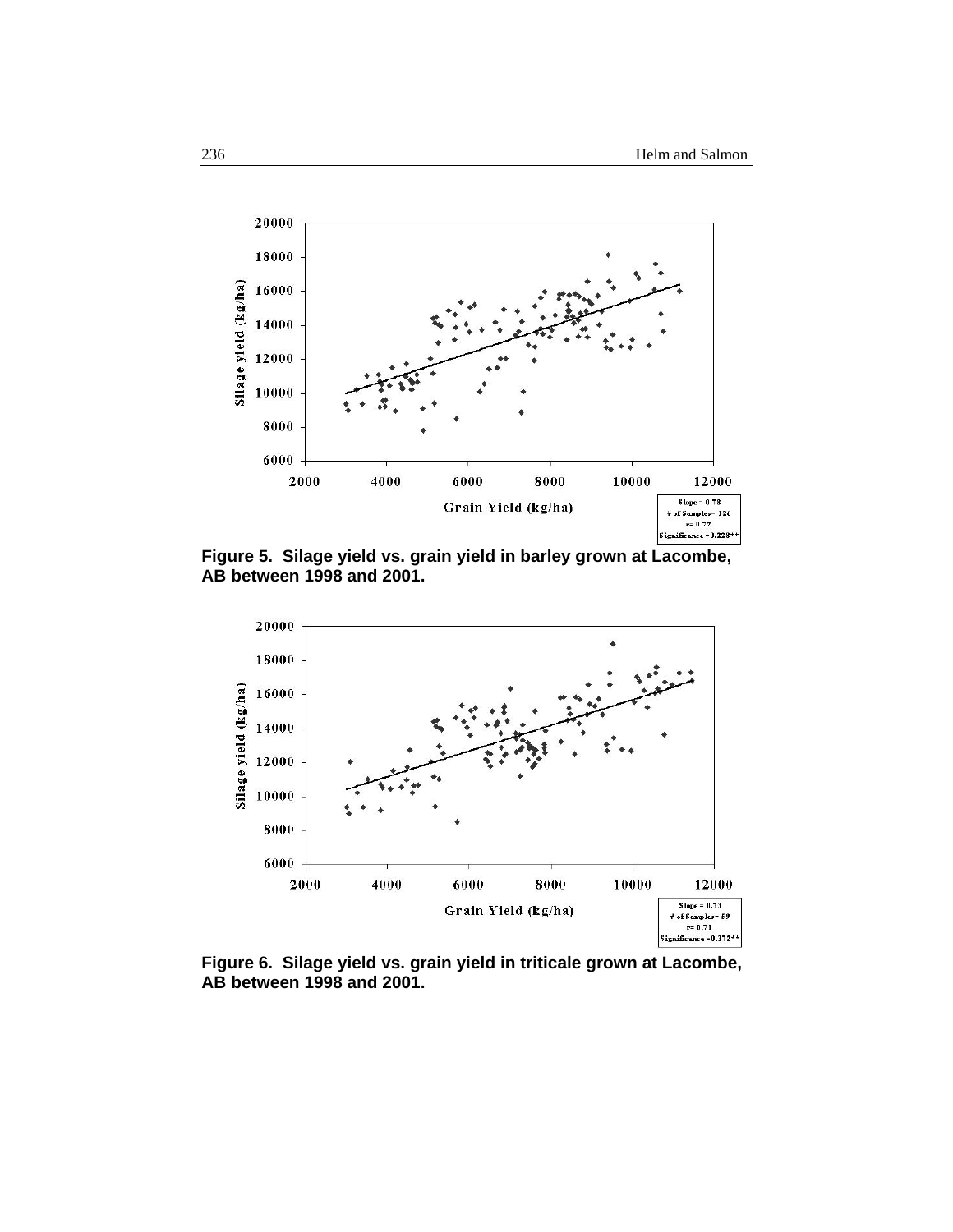The old rule of thumb on maturity was that one-day difference in maturity was worth 2% yield. However, 'Kasota' which is 5 to 10 days earlier than 'AC Lacombe', is equal in grain yield but much lower in silage yield. In Figure 1 we see that at the silage stage, both 'Kasota' and 'Noble' had a high % spike. At maturity, 'Kasota' would have a larger percentage grain (50 to 55 % spike) compared to 'Noble' and 'AC Lacombe' (45 to 50% spike).

Plant height is often considered important in silage varieties. But in actual fact a semi-dwarf variety that has more tillers and spikes has the same or higher leaf and equal or lower stem. If high levels of manure are factored in and lodging becomes a problem, then harvested yield of the standing crop is often better for semi-dwarf varieties than the tall varieties. Often semi-dwarf varieties end up with higher protein content. This is due to the fact that on a shorter stem there are still the same numbers of leaves. This is somewhat offset by the thicker stems on the semi-dwarfs. We can increase the amount of leaf in the silage by cutting early but we do it at the expense of yield and energy. In addition, some varieties have been observed to keep green leaves longer and seem to ripen from the top down while others senesce from the bottom up so that the bottom leaves are gone before the soft-dough stage is reached.

Another factor to consider is disease resistance. 'Seebe' may have a higher percent leaf due to its extremely high level of leaf disease resistance. As disease reduces the photosynthetic area of the plant it also reduces yield. What the feed value differences are between diseased leaves with high levels of fungi compared to healthy leaves is not known.

# **Varieties for Silage – a Grain and Bio-mass Comparison**

It is evident that any cereal species or variety can be used for quality silage. However, if the aim is high protein and low fiber the crop must be taken at the proper stage of growth. We recommend harvest at the soft-dough stage to get maximum yield and quality. Ranking the cereals at this growth stage for silage quality, barley is the highest, followed by triticale, then wheat, and oat has the lowest quality.

Depending on moisture and fertility, a semi-dwarf with strong straw will outperform a tall type under high yielding conditions. Smooth awned varieties may have an advantage over rough awned types if the crop is too dry or the chop length is not appropriate to allow adequate fermentation.

Producers should try to rotate varieties that have different disease resistance to ensure the crop is protected. One of the diseases that is now threatening cereal production on the prairies is Fusarium Head Blight. The disease can be severe on crops following an infected crop. Corn is especially susceptible and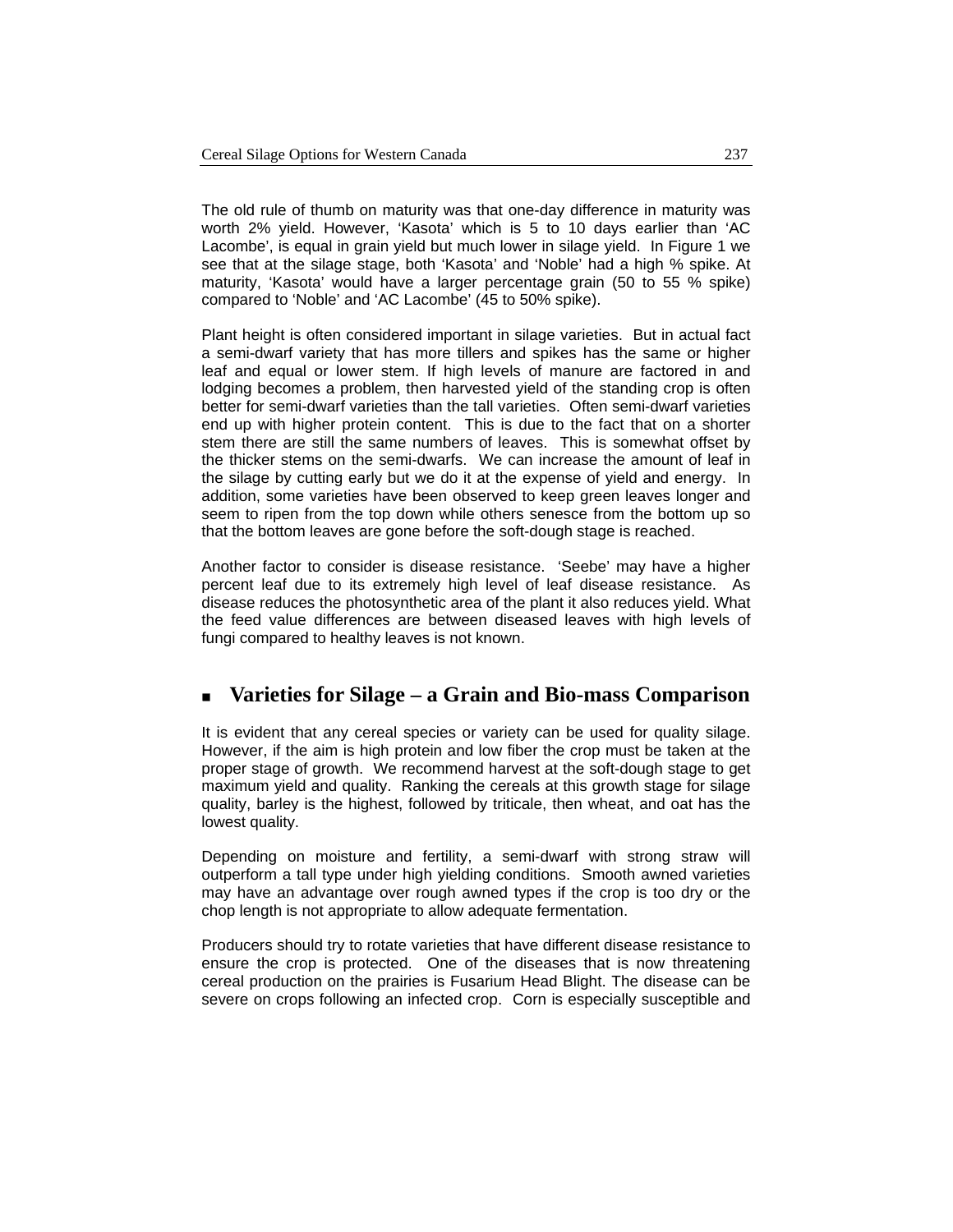growing wheat or barley after a corn crop could be the formula for seeing this disease increase across western Canada.

# **Use of Crop and Varietal Mixtures**

The use of mixtures for silage production should be considered. This is often done for a number of reasons. The best reasons are for increasing the window of quality, for disease control and for lodging control. Juskiw et al. (2000a) concluded, "species mixtures could be a means for producers to extend their window of harvest for silage, while improving the quality of that harvest. The interspecific mixture of oat and barley, when harvested at the soft-dough stage of the barley, gave higher yields and quality than the barley or oat monocrops." The intraspecific mixture of 'Kasota' (early maturing) and 'Seebe' (late maturing) barley, when harvested at the soft-dough stage of 'Seebe' tended to have higher yields than the monocrops (Juskiw et al. 2000a).

The planting of triticale and pea blends is a popular option in some areas for dairy silage. As well, the blend of barley and triticale can work to produce high quality silage. Blends of varieties with different genes for disease resistance can also lessen the impact of diseases on yield and quality.

## **Conclusion**

Cereal crops give the producer a range of choices, allowing the producer to balance yield, quality, harvesting and storage. Producers must look at species, varieties and mixtures as ways of controlling silage quality. In monocrops the stage of harvest should be at the soft-dough stage. In mixtures the later maturing component at the soft-dough stage will give highest yield and energy and if harvested when the earliest component is at the soft-dough stage, protein content will increase. Disease factors are important considerations. Rotate your crops and varieties to guard against the build up of new diseases or disease races.

## **References**

- Baron, V.S., D.F. Salmon and G. McLeod. (1999) The evaluation of spring and winter triticale varieties (and novel lines) for forage quality. Alberta Agricultural Research Institute (AARI) Report #95M788.
- Juskiw, P.E., J.H. Helm and D.F. Salmon. (2000a) Forage Yield and Quality for Monocrops and Mixtures of Small Grain Cereals. Crop Sci. 40:138- 147.